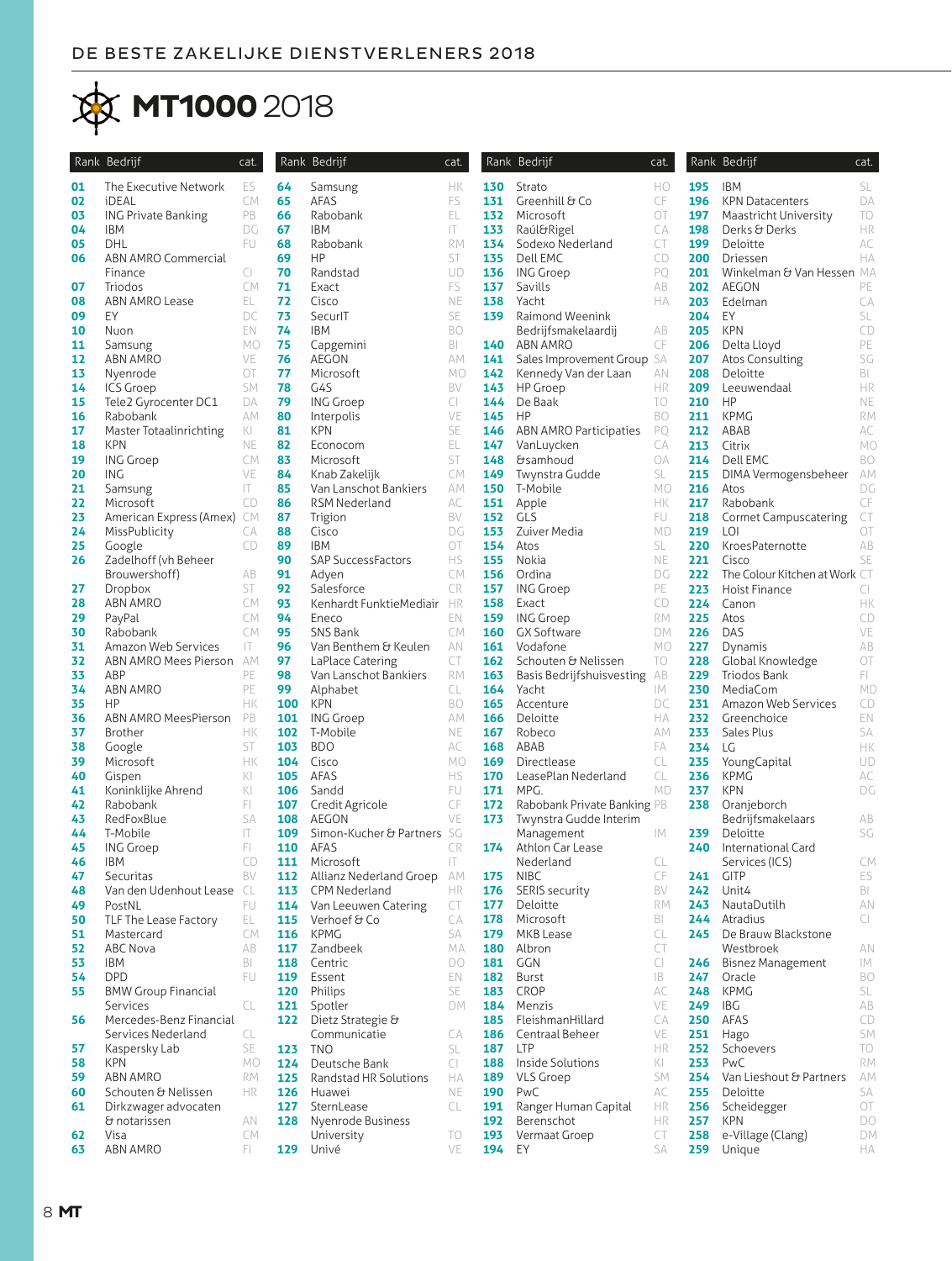| Rank       | Bedrijf                        | cat.     |
|------------|--------------------------------|----------|
| 260        | <b>ARAG Nederland</b>          | CI       |
| 261        | ASI Security Nederland         | BV       |
| 262        | Head to Head Media             | МD       |
| 263        | Siersema                       | KI       |
| 264        | Hudson Netherlands             | ΗR       |
| 265        | <b>ING Groep</b>               | CF       |
| 266        | Fontaine Projectinrichting     | KL       |
| 267        | KPMG                           | CF       |
| 268        | De Jong & Laan                 | АC       |
| 269        | NN Investment Partners         | AМ       |
| 270        | Monsterboard TMS               | НS       |
| 271        | <b>Weber Shandwick</b>         | CА       |
| 272        | <b>IBM</b>                     | SE       |
| 273        | Van Dijk & Ten Cate            |          |
|            | Vastgoedadviseurs              | AВ       |
| 274        | Delta Lloyd                    | VE       |
| 275        | Huawei                         | МO       |
| 276        | Open Universiteit              | TO       |
| 277        | Futurebrand                    | МA       |
| 278        | OHRA                           | PE       |
| 279        | <b>Hutten Catering</b>         | CT       |
| 280        | Energiedirect.nl               | EN       |
| 281        | Accountor                      | CI       |
| 282        | LOI                            | TO       |
| 283        | 2NEVI                          | TO       |
| 284        | ΗP                             | ОT       |
| 285        | Schouten & Nelissen            | ОT       |
| 286        | LTP                            | НA       |
| 287        | Capgemini                      | CD       |
| 288        | Citrix                         | NE       |
| 289        | KPN                            | HК       |
| 290        | Citrix                         | HК       |
| 291        | SAP                            | FS       |
| 292        | <b>HECTAS Cleaning Service</b> | SМ       |
| 293        | Deloitte                       | OA       |
| 294        | Koninklijke van den Boer       |          |
|            | Groep                          | CT       |
| 295        | Allianz Nederland Groep        | PE       |
| 296        | Yourzine (an Adeptive          |          |
|            | company)                       | МA       |
| 297        | Twynstra Gudde                 | НA       |
| 298        | <b>TIAS Business School</b>    | TO       |
| 299        | Delta Lloyd                    | AМ       |
| 300        | AON                            | AМ       |
| 301        | Detroit Media                  | МD       |
| 302        | Credit Europe Bank             | FI.      |
| 303        | Manpower                       | UD       |
| 304        | Deloitte                       | SL       |
| 305        | Deloitte                       | DG       |
| 306        | NCOI                           | ОT       |
| 307        | APG                            | AΜ       |
| 308        | Winkelman en Van               |          |
|            | Hessen                         | CА       |
| 309        | PiCompany                      | ΗR       |
| 310        | Fabrique                       | DM       |
| 311        | De Projectinrichter            | KI       |
| 312        | AA Lease                       | CL       |
| 313        | Sogeti                         | DO       |
| 314        | Chubb Fire & Security          | BV       |
| 315        | Human Company                  | НR       |
| 316        | Capgemini Consulting           | SA       |
| 317        | Transip                        | НO       |
| 318        | <b>TMP&amp;Co</b>              | CА       |
| 319        | Publicis                       | МA       |
| 320        | Van Lier Bedrijfscatering      | CT<br>NE |
| 321<br>322 | IBM<br><b>BDO</b>              | FA       |
| 323        | Voogt Pijl & Partners          | SA       |
|            |                                |          |

|            | Rank Bedrijf                      | cat.     |
|------------|-----------------------------------|----------|
| 324        | JE Consultancy                    | IМ       |
| 325        | The PR Factory                    | CA       |
| 326        | AKD                               | ΑN       |
| 327        | Dentons Boekel                    | ΑN       |
| 328        | Crossmarks                        | CА       |
| 329        | INOFEC                            | KI       |
| 330        | 3Stone Real Estate                | AВ       |
| 331<br>332 | Clifford Chance<br>ALD Automotive | ΑN<br>CL |
| 333        | Van der Linde Catering            | CT       |
| 334        | XS4ALL                            | NE       |
| 335        | Siemens                           | HК       |
| 336        | Vodafone                          | NE       |
| 337        | Berenschot                        | OA       |
| 338        | De Mik Bedrijfshuisvesting        | AВ       |
| 339        | Triodos Bank                      | ΑМ       |
| 340        | Van Gool Elburg                   |          |
| 341        | Vastgoedspecialisten<br>Dataplace | AВ<br>DA |
| 342        | Meurs HRM                         | НR       |
| 343        | Deutsche Bank                     | CМ       |
| 344        | Budget Energie                    | EΝ       |
| 345        | AT Kearney                        | SL       |
| 346        | <b>Baker Tilly Berk</b>           | АC       |
| 347        | Hippo                             | DM       |
| 348        | Spring Real Estate                | AB       |
| 349        | Xerox                             | HК       |
| 350<br>351 | Yacht<br>VMware                   | ES<br>ST |
| 352        | ΗP                                | DO       |
| 353        | Berenschot Interim                |          |
|            | Management                        | IМ       |
| 354        | De Jong & Laan                    | CF       |
| 355        | Time To Grow                      | НR       |
| 356        | a.s.r. nederland                  | VE       |
| 357        | <b>Advance Communications</b>     | МA       |
| 358<br>359 | Huawei                            | HК       |
| 360        | Scheidegger<br>Raet               | TO<br>НA |
| 361        | Nationale Nederlanden             | VE       |
| 362        | Intergarde beveiliging            | BV       |
| 363        | SNS Bank                          | CF       |
| 364        | WVDB                              | АC       |
| 365        | Mercer                            | НA       |
| 366        | Ecorys                            | SG       |
| 367        | Microsoft (Dynamics)              | CR       |
| 368<br>369 | RSP Makelaars<br>ZIGT             | AВ<br>МD |
| 370        | Egon Zehnder                      | ΗR       |
| 371        | Siemens                           | DG       |
| 372        | Accenture                         | DG       |
| 373        | Ascom                             | BV       |
| 374        | <b>GITP</b>                       | НR       |
| 375        | NTI Zakelijk                      | TO       |
| 376        | EXIN                              | ОT       |
| 377        | Alfa accountants &                | AC       |
| 378        | adviseurs<br>SAP                  | ОТ       |
| 379        | Ohra                              | VE       |
| 380        | Boertien Vergouwen                |          |
|            | Overduin                          | TO       |
| 381        | Dijk & Van Emmerik                | ΗR       |
| 382        | Citrix                            | SE       |
| 383        | Actus                             | AN       |
| 384        | Interpolis                        | PE       |
| 385<br>386 | Simon-Kucher & Partners<br>PwC    | SA<br>FA |
| 387        | <b>CBRE</b>                       | AB       |
|            |                                   |          |

|          | Rank Bedrijf                  | cat.      |                 | Rank Bedrijf                                    | cat.      |            | Rank Bedrijf                          | cat.                           |            | Rank Bedrijf                 | cat.      |
|----------|-------------------------------|-----------|-----------------|-------------------------------------------------|-----------|------------|---------------------------------------|--------------------------------|------------|------------------------------|-----------|
| :60      | ARAG Nederland                | CI.       | 324             | JE Consultancy                                  | IМ        | 388        | Profi-Sec Security                    | BV                             | 450        | Capgemini                    | НA        |
| :61      | ASI Security Nederland        | BV        | 325             | The PR Factory                                  | СA        | 389        | Vineyard Company                      | CT                             | 451        | <b>ING Lease</b>             | EL.       |
| :62      | Head to Head Media            | MD        | 326             | AKD                                             | ΑN        | 390        | M2Media                               | MD                             | 452        | Triodos Bank                 | PB        |
| :63      | Siersema                      | KI        | 327             | Dentons Boekel                                  | AN        | 391        | Van Oers Accountancy &                |                                | 453        | Tempo-Team                   | UD        |
| :64      | Hudson Netherlands            | HR        | 328             | Crossmarks                                      | СA        |            | Advies                                | АC                             | 454        | Eiffel                       | HA        |
| :65      | <b>ING Groep</b>              | CF        | 329             | <b>INOFEC</b>                                   | KL        | 392        | Inshared                              | VE                             | 455        | Visser & Visser              | FA        |
| :66      | Fontaine Projectinrichting KI |           | 330             | 3Stone Real Estate                              | AB        | 393        | Hays                                  | HR                             | 456        | Pels Rijcken &               |           |
| :67      | <b>KPMG</b>                   | CF        | 331             | Clifford Chance                                 | AN        | 394        | Van Lanschot Bankiers                 | СM                             |            | Droogleever Fortuijn         | AN        |
| 86!      | De Jong & Laan                | АC        | 332             | ALD Automotive                                  | CL        | 395        | Rabobank Capital P/E                  | РQ                             | 457        | <b>BDO</b>                   | <b>HR</b> |
| :69      | NN Investment Partners        | АM        | 333             | Van der Linde Catering                          | CT        | 396        | SAS                                   | CR                             | 458        | PwC Advisory                 | ОA        |
| !70      | Monsterboard TMS              | <b>HS</b> | 334             | XS4ALL                                          | NE        | 397        | <b>BMC Advies</b>                     | <b>OA</b>                      | 459        | DRV accountants &            |           |
| !71      | Weber Shandwick               | СA        | 335             | Siemens                                         | HК        | 398        | COG Makelaars                         | AB                             |            | adviseurs                    | AC        |
| !72      | <b>IBM</b>                    | <b>SE</b> | 336             | Vodafone                                        | NE        | 399        | Eresdé                                | SM                             | 460        | De Goudse Verzekeringen VE   |           |
| :73      | Van Dijk & Ten Cate           |           | 337<br>338      | Berenschot                                      | <b>OA</b> | 400<br>401 | <b>Bol Accountants</b>                | АC                             | 461<br>462 | <b>UBS</b><br>EY             | АM        |
| :74      | Vastgoedadviseurs             | AB<br>VE  | 339             | De Mik Bedrijfshuisvesting AB<br>Triodos Bank   | АM        |            | P. van den Bosch<br>Bedrijfsmakelaars | AB                             | 463        | Centraal Beheer              | АC<br>PE  |
| :75      | Delta Lloyd<br>Huawei         | MO        | 340             | Van Gool Elburg                                 |           | 402        | Flynth                                | АC                             | 464        | NVD Beveiligingen            | BV        |
| !76      | Open Universiteit             | TO        |                 | Vastgoedspecialisten                            | AB        | 403        | Puur Sales                            | SA                             | 465        | Rotterdam School of          |           |
| !77      | Futurebrand                   | MA        | 341             | Dataplace                                       | DA        | 404        | Cisco                                 | НK                             |            | Management                   | TO        |
| !78      | OHRA                          | PE        | 342             | Meurs HRM                                       | <b>HR</b> | 405        | <b>NCOI</b>                           | TO                             | 466        | <b>BNP Paribas</b>           | FL.       |
| :79      | <b>Hutten Catering</b>        | CT        | 343             | Deutsche Bank                                   | СM        | 406        | PKF Wallast                           | АC                             | 467        | <b>ISS Catering Services</b> | CT        |
| 80!      | Energiedirect.nl              | EN        | 344             | <b>Budget Energie</b>                           | EN        | 407        | De Issuemakers                        | CA                             | 468        | NL Real Estate               | AB        |
| 81       | Accountor                     | CI        | 345             | AT Kearney                                      | SL        | 408        | CIB Centraal Invorderings             |                                | 469        | <b>KPMG</b>                  | BC        |
| 82!      | LOI                           | TO        | 346             | <b>Baker Tilly Berk</b>                         | АC        |            | Bureau                                | CI                             | 470        | Innova                       | EN        |
| 83       | 2NEVI                         | TO        | 347             | Hippo                                           | DM        | 409        | <b>ISS</b>                            | SM                             | 471        | Effectgroep                  | МA        |
| 84!      | <b>HP</b>                     | ОT        | 348             | Spring Real Estate                              | AB        | 410        | Yuki                                  | FS.                            | 472        | Succes                       | SM        |
| :85      | Schouten & Nelissen           | ОT        | 349             | Xerox                                           | HК        | 411        | <b>BNP Paribas Real Estate</b>        | AB                             | 473        | Trip Advocaten &             |           |
| 86!      | <b>LTP</b>                    | НA        | 350             | Yacht                                           | ES        | 412        | <b>KPMG</b>                           | BI                             |            | Notarissen                   | ΑN        |
| 87!      | Capgemini                     | CD        | 351             | VMware                                          | ST        | 413        | <b>Brand New Day</b>                  | PE                             | 474        | Brunel                       | НA        |
| 88!      | Citrix                        | NE        | 352             | HP                                              | DO        | 414        | PwC                                   | SA                             | 475        | POR                          | <b>BO</b> |
| 89؛      | <b>KPN</b>                    | HК        | 353             | Berenschot Interim                              |           | 415        | AFAS                                  | BI                             | 476        | <b>DB Reclame Services</b>   | MD        |
| 90       | Citrix                        | HК        |                 | Management                                      | IM.       | 416        | Houthoff                              | AN                             | 477        | Hay Group                    | HR        |
| 91       | SAP                           | FS        | 354             | De Jong & Laan                                  | CF        | 417        | Schoonmaakbedrijf G.                  |                                | 478        | VGZ                          | VE        |
| 92       | HECTAS Cleaning Service SM    |           | 355             | Time To Grow                                    | HR        |            | Raggers&Zn                            | SM                             | 479        | Philips                      | HK        |
| 93       | Deloitte                      | <b>OA</b> | 356             | a.s.r. nederland                                | VE        | 418        | Visser & Visser                       | АC                             | 480        | Credit Europe Bank           | CI        |
| 94       | Koninklijke van den Boer      |           | 357             | Advance Communications MA                       |           | 419        | EY                                    | FA                             | 481        | Start People                 | UD        |
|          | Groep                         | CT        | 358             | Huawei                                          | HК        | 420        | AT Osborne                            | IМ                             | 482        | Hay Group                    | НA        |
| :95      | Allianz Nederland Groep PE    |           | 359             | Scheidegger                                     | TO        | 421        | CSU                                   | SM                             | 483        | Flanderijn                   | CI        |
| 96       | Yourzine (an Adeptive         | МA        | 360<br>361      | Raet                                            | НA<br>VE  | 422<br>423 | Unique<br>AVG                         | UD<br>SE                       | 484<br>485 | VMWare                       | BO        |
| 97       | company)<br>Twynstra Gudde    | ΗA        | 362             | Nationale Nederlanden<br>Intergarde beveiliging | BV        | 424        | Compass Group                         |                                |            | MVGM Bedrijfshuis-           | AB        |
| 98!      | TIAS Business School          | TO        | 363             | SNS Bank                                        | CF        |            | Nederland                             | CT                             | 486        | vesting<br>Deutsche Bank     | AM        |
| 99.      | Delta Lloyd                   | AM        | 364             | <b>WVDB</b>                                     | AC        | 425        | Mazars                                | АC                             | 487        | <b>USG Professionals</b>     | UD        |
| 00       | AON                           | АM        | 365             | Mercer                                          | НA        | 426        | Adecco                                | UD                             | 488        | Amazon Web Services          | ST        |
| 01       | Detroit Media                 | MD        | 366             | Ecorys                                          | SG        | 427        | Antaurus                              | АM                             | 489        | Achmea Avéro                 | PE        |
| 02       | Credit Europe Bank            | FL.       | 367             | Microsoft (Dynamics)                            | CR        | 428        | Jan©                                  | АC                             | 490        | Graydon                      | CI        |
| 103      | Manpower                      | UD        | 368             | RSP Makelaars                                   | AB        | 429        | Cushman & Wakefield                   | AB                             | 491        | Asus                         | HK        |
| 04۱      | Deloitte                      | SL        | 369             | ZIGT                                            | MD        | 430        | KPMG Meijburg&Co                      | FA                             | 492        | <b>ICT Group</b>             | П         |
| 05       | Deloitte                      | DG        | 370             | Egon Zehnder                                    | <b>HR</b> | 431        | DAS                                   | CI                             | 493        | <b>Terberg Leasing</b>       | CL        |
| 06       | NCOI                          | OT        | 371             | Siemens                                         | DG        | 432        | Bosgoed                               | $\vert \langle \vert$          | 494        | Randstad Zorg,               |           |
| 07       | APG                           | АM        | 372             | Accenture                                       | DG        | 433        | Hof Hoorneman Bankiers                | PB                             |            | Management, Staf en          |           |
| 80       | Winkelman en Van              |           | 373             | Ascom                                           | BV        | 434        | Total carlease                        | CL                             |            | Organisatie                  | IМ        |
|          | Hessen                        | CA        | 374             | <b>GITP</b>                                     | <b>HR</b> | 435        | Tele2 M2M                             | IT                             | 495        | Capgemini                    | BO        |
| 09؛      | PiCompany                     | HR        | 375             | NTI Zakelijk                                    | TO        | 436        | Saxo Bank                             | АM                             | 496        | Credit Europe Bank           | СM        |
| 10       | Fabrique                      | DM        | 376             | EXIN                                            | ОT        | 437        | G&S Project                           | KI                             | 497        | One.com                      | HO        |
| 11       | De Projectinrichter           | KL        | 377             | Alfa accountants &                              |           | 438        | Ziggo                                 | MO                             | 498        | Unit4                        | FS        |
| 12       | AA Lease                      | CL        |                 | adviseurs                                       | АC        | 439        | ADP                                   | НA                             | 499        | Wisse Kommunikatie           | СA        |
| 13       | Sogeti                        | DO        | 378             | SAP                                             | ОT        | 440        | Kempen & Co                           | FL.                            | 500        | Ravestein & Zwart            | CА        |
| 14       | Chubb Fire & Security         | BV        | 379             | Ohra                                            | VE        | 441        | Berenschot HRM                        | ΗA                             | 501        | Koenen en Co                 | АC        |
| 15       | Human Company                 | HR        | 380             | Boertien Vergouwen                              |           | 442        | Deloitte                              | FA                             | 502        | Avans                        | ТO        |
| 16       | Capgemini Consulting          | SA        |                 | Overduin                                        | TO        | 443        | Hof psychologisch                     |                                | 503        | Gom Schoonhouden             | SM        |
| 17       | Transip<br><b>TMP&amp;Co</b>  | HO<br>СA  | 381<br>382      | Dijk & Van Emmerik                              | НR<br>SE  | 444        | adviesbureau<br>DHB Bank Nederland    | HR                             | 504        | Crowe                        | АC        |
| 18<br>19 | Publicis                      | МA        | 383             | Citrix<br>Actus                                 | ΑN        | 445        | Prodomo                               | FL.<br>$\overline{\mathbf{K}}$ | 505<br>506 | Loyens & Loeff<br>TOPdesk    | ΑN<br>HS  |
| 20       | Van Lier Bedrijfscatering     | CT        | 384             | Interpolis                                      | PE        | 446        | Asito                                 | SM                             | 507        | <b>BDO</b> Nederland         | BI        |
| 21       | IBM                           | NE        | 385             | Simon-Kucher & Partners                         | SA        | 447        | Оххіо                                 | EN                             | 508        | VODW                         | МA        |
| 22       | <b>BDO</b>                    | FA        | 386             | PwC                                             | FA        | 448        | Activ lease                           | CL                             | 509        | EY                           | CF        |
| 23       | Voogt Pijl & Partners         | SА        | <b>387</b> CBRE |                                                 | AB        | 449 HP     |                                       | MO                             | 510        | KPMG Advisory                | SG        |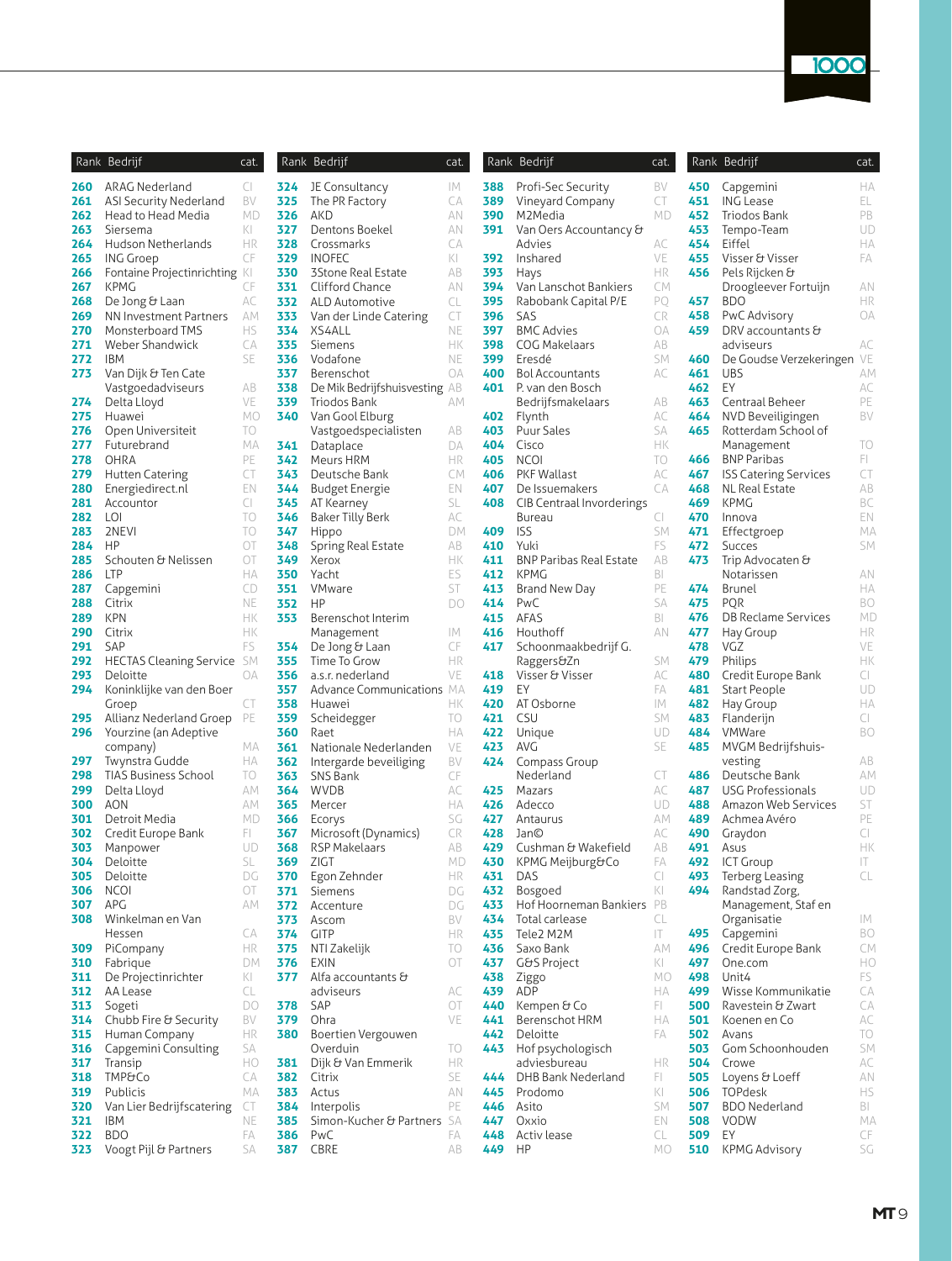|                | Rank Bedrijf                   | cat.      |            | Rank Bedrijf                        | cat.      |            | Rank Bedrijf                    | cat.      |            | Rank Bedrijf                                 | cat      |
|----------------|--------------------------------|-----------|------------|-------------------------------------|-----------|------------|---------------------------------|-----------|------------|----------------------------------------------|----------|
|                | 511 Decos                      | OA        | 571        | MSLGroup                            | CA        | 634        | Jasper (Cisco)                  | IT.       | 697        | Deloitte                                     | BC       |
| 512            | SNS Bank                       | FL.       | 572        | Ditzo                               | VE        | 635        | Accenture                       | CD        | 698        | DenkProducties                               | TC       |
| 513            | Alcredis Finance               | CL        | 573        | Xtra Marketing & Sales              | МA        | 636        | EMG                             | CA        | 699        | Robeco                                       | PE       |
| 514            | Autolease Center               | CL        | 574        | Steens & Partners                   | IМ        | 637        | Adbeco                          | FA        | 700        | The Brown Paper                              |          |
| 515            | Archie                         | CR        | 575        | <b>BDO Nederland</b>                | DC        | 638        | Handelsbanken                   | EL        |            | Company                                      | SA       |
| 516            | Baker & McKenzie               | AN        | 576        | <b>KPMG</b>                         | DC        | 639        | Xerox Financial Services        | EL        | 701        | <b>ER Capital</b>                            |          |
| 517            | MTH accountants &              |           | 577        | Randstad Bewaking en                |           | 640        | SalesXeed                       | SA        |            | Vermogensbeheer                              | AN       |
|                | adviseurs                      | АC        |            | Beveiliging                         | BV        | 641        | Syntrus Achmea                  | АM        | 702        | <b>Robert Walters</b>                        | HA       |
| 518            | Oracle (CRM on demand)         | CR        | 578        | Squarewise                          | SG        | 642        | Dros Schoonmaakdiensten SM      |           | 703        | Bureau Zuidema                               | TC       |
| 519            | Triple P                       | BO        | 579        | PGGM                                | AM        | 643        | Atos                            | DO        | 704        | Century Auto Lease                           | CL       |
| 520            | <b>Tilburg University</b>      | OT        | 580        | EIFFEL                              | IM.       | 644        | De Jong & Laan                  | FA        | 705        | Van Harte & Lingsma                          | HR       |
| 521            | SAP                            | BI        | 581        | Burson-Marsteller                   | CA        | 645        | Toshiba                         | HК        | 706        | Flynth                                       | FA       |
| 522            | Mister Green                   | CL<br>VE  | 582        | Regina Coeli                        |           | 646<br>647 | <b>KroeseWevers</b>             | АC        | 707        | Sogeti                                       | BC       |
| 523            | <b>FBTO</b>                    | ST        | 583        | (Taleninstituut)                    | TO<br>IМ  |            | Finsens Investment              | АM        | 708<br>709 | Markus Verbeek Praehep                       | TC<br>BC |
| 524<br>525     | Apple (iCloud)                 | АC        | 584        | Turner<br>Mindshare                 | MD        | 648        | Consultancy<br>Loyens & Loeff   | FA        | 710        | Wincor Nixdorf<br><b>BNG Vermogensbeheer</b> | AN       |
| 526            | Schipper<br>Vodafone           | CD        | 585        | Parcel International                | FU.       | 649        | Total Project Service (TPS)     | KI        | 711        | Van Harte & Lingsma                          | TC       |
| 527            | Nysingh                        | AN        | 586        | YEARTH Academy                      | TO        | 650        | Hudson                          | НA        | 712        | ConQuaestor                                  | SA       |
| 528            | Altran                         | OA        | 587        | TransMission                        | FU        | 651        | <b>IBM</b>                      | BC        | 713        | Coface                                       | CI       |
| 529            | Nationale Nederlanden          | PE        | 588        | Ixly                                | HR        | 652        | Krauthammer                     | TO        | 714        | Hermans & Schuttevaer                        |          |
| 530            | Talent in balans               | HR        | 589        | Accenture                           | <b>OA</b> | 653        | Leeuwendaal                     | ΗA        |            | Notarissen                                   | AN       |
| 531            | Bentacera                      | АC        | 590        | ARAG Nederland                      | VE        | 654        | <b>EY Advisory</b>              | SG        | 715        | WVO bedrijfshuisvesting                      | AB       |
| 532            | Het PR Bureau                  | CA        | 591        | <b>Prorest Catering</b>             | CT        | 655        | Novisource                      | IM.       | 716        | Deloitte Consulting                          | SE       |
| 533            | Holla Advocaten                | AN        | 592        | Exact                               | <b>HS</b> | 656        | Renault Financial               |           | 717        | Deloitte                                     | D(       |
| 534            | Countus accountants +          |           | 593        | Allianz Nederland Groep             | VE        |            | Services                        | CL        | 718        | Fabrique                                     | IB       |
|                | adviseurs                      | АC        | 594        | Solved                              | AB        | 657        | Hostnet                         | HO        | 719        | Acer                                         | Hŀ       |
| 535            | Ogilvy                         | CA        | 595        | <b>BMC</b> Implementatie            | IМ        | 658        | Twynstra Gudde                  | OA        | 720        | Novisource                                   | SA       |
| 536            | Accenture                      | BI        | 596        | Oracle                              | CD        | 659        | Exact                           | <b>CR</b> | 721        | <b>Baker Tilly Berk</b>                      | CF       |
| 537            | Apleona GVA                    | AB        | 597        | Willis Towers Watson                | OA        | 660        | ASN                             | <b>CM</b> | 722        | Luba                                         | UD       |
| 538            | Capgemini                      | OT        | 598        | SafeNet                             | SE        | 661        | <b>GITP</b>                     | TO        | 723        | Lewis PR                                     | CA       |
| 539            | <b>ICM</b>                     | TO        | 599        | SanDisk                             | ST        | 662        | Huawei                          | SE        | 724        | Fujitsu                                      | BC       |
| 540            | RB Opleidingen                 | TO        | 600        | HP                                  | DG        | 663        | <b>IBM</b>                      | DO        | 725        | Auréus Vermogen &                            |          |
| 541            | Davinci                        | FS        | 601        | Deutsche Bank                       | RM        | 664        | <b>Grant Thornton</b>           | АC        |            | Advies                                       | AN       |
| 542            | Deutsche Bank (Deutsche        |           | 602        | <b>IBS Capital Allies</b>           | АM        | 665        | Boer & Croon                    | IM.       | 726        | Cohn & Wolfe                                 | C        |
|                | Asset en Wealth-               |           | 603        | Unit4                               | <b>HS</b> | 666        | Bank ten Cate & Cie             | PB        | 727        | Knab Crowdfunding                            | FL.      |
|                | management)                    | PB        | 604        | Deloitte                            | CF        | 667        | Polaris Office                  | <b>HS</b> | 728        | <b>Vesting Finance</b>                       | CI       |
| 543            | <b>KPMG Advisory</b>           | <b>OA</b> | 605        | Incasso Partners                    |           | 668        | Santander Consumer              |           | 729        | <b>BBDO Amsterdam</b>                        | M        |
| 544            | Centric                        | FS        |            | Nederland                           | CI        |            | Finance                         | CL        | 730        | D&B Security                                 | BV       |
| 545            | Grayling                       | СA        | 606        | CZ Groep                            | VE        | 669        | PwC Advisory                    | SG        | 731        | McKinsey & Company                           | SC       |
| 546            | Timing                         | UD        | 607        | BlackRock (Netherlands)             | АM        | 670        | SAP                             | CR        | 732        | <b>BSN (Business School</b>                  |          |
| 547            | IBM Global Financing           | EL        | 608        | BearingPoint                        | SA        | 671        | <b>PGGM</b>                     | PE        |            | Nederland)                                   | ТC       |
| 548            | ASSA ABLOY (vh                 |           | 609        | OGD ict-diensten                    | BO        | 672        | Citrix                          | CD        | 733        | Novon Schoonmaak                             |          |
|                | Burgman Security)              | BV        | 610        | Appèl                               | CT        | 673        | Driessen                        | UD        |            | (incl. Schoonmaakbedrijf                     |          |
| 549            | IG&H Consulting &              |           | 611        | AON                                 | CI        | 674        | Leo op het werk!                | CT        |            | Vlietstra)                                   | SN       |
|                | Interim                        | IМ        | 612        | Eurofiber                           | NE        | 675        | PwC                             | SL        | 734        | Oracle                                       | D(       |
| 550            | Adbeco                         | АC        | 613        | Visma                               | FS        | 676        | Capgemini                       |           | 735        | Kirkman Company                              | SC       |
| 551            | Ricoh (NRG, Infotec,           | HК        | 614        | Berenschot<br>Eiffel                | SG<br>OA  | 677        | Consulting Services             | SG<br>AM  | 736<br>737 | Capgemini Consulting<br>De Nieuwe Zaak       | O/<br>IB |
| 552            | Danka)                         | CT        | 615<br>616 |                                     | DG        | 678        | DoubleDividend<br>Allen & Overy | ΑN        | 738        |                                              | SE       |
| 553            | Beijk Catering<br>Active lease | CL        | 617        | Philips<br>Lensen projectinrichters | KI        | 679        | Abovo                           | MD        | 739        | Capgemini<br>Symantec                        | SE       |
| <b>554</b> YER |                                | НA        | 618        | AON                                 | VE        | 680        | <b>HSU Facility</b>             | SM        | 740        | Bouwinvest                                   | A٨       |
| 555            | Ises Computrain                | TO        | 619        | <b>RAI Catering</b>                 | CT        |            | 681 Crédit Agricole             | FI.       | 741        | Simac ICT                                    | D(       |
| 556            | IMK opleidingen                | TO        | 620        | Lenovo                              | HК        | 682        | AT Kearney                      | SG        | 742        | DHB Bank Nederland                           | RN       |
| 557            | Cegeka                         | BC        | 621        | Paresto                             | CT        | 683        | Avaya                           | NE        | 743        | Mercer (Nederland)                           | RN       |
| 558            | HLB Van Daal                   | АC        | 622        | Ans de Wijn                         |           | 684        | Bird & Bird                     | ΑN        | 744        | Amersfoortse                                 | PE       |
| 559            | Oracle                         | BI        |            | Bedrijfshuisvesting                 | AB        | 685        | Strategy Development            |           | 745        | Centric                                      | O1       |
| 560            | Atos                           | NE        | 623        | Van Doorne                          | FA        |            | Partners                        | SG        | 746        | Horizon Training en                          |          |
| 561            | <b>EY Advisory</b>             | НA        | 624        | Centric                             | DG        | 686        | Your Social                     | SC        |            | Ontwikkeling                                 | ТC       |
| 562            | Prolance                       | KI        | 625        | <b>GITP</b>                         | ΗA        | 687        | <b>Baker Tilly Berk</b>         | DC        | 747        | <b>B&amp;C Projects</b>                      | KI       |
| 563            | Capgemini Interim              |           | 626        | Davilex                             | FS        | 688        | Unigarant                       | VE        | 748        | Axians                                       | BC       |
|                | Management                     | IМ        | 627        | Deen                                | HR        | 689        | Unit4 Flexforce                 | DO        | 749        | Persist Global Wealth                        |          |
| 564            | Exact                          | ОT        | 628        | Vodafone                            | IT.       | 690        | <b>HRD</b> Group                | HR        |            | Management                                   | ΑN       |
| 565            | Centric                        | BO        | 629        | PwC Advisory                        | НA        | 691        | a.s.r. nederland                | PE        | 750        | Simac ICT                                    | BC       |
| 566            | Jira ICT                       | ОT        | 630        | Fox IT                              | SE        | 692        | GITP Interim Management IM      |           | 751        | HROffice                                     | HS       |
| 567            | <b>USG Professionals</b>       | НA        | 631        | Novius                              | BI        | 693        | E.ON                            | EN        | 752        | BeFrank                                      | PE       |
| 568            | Intelligence Group             | НA        | 632        | Capgemini                           | DG        | 694        | Klaverblad                      | VE        | 753        | NIBC Holding                                 | FL.      |
| 569            | KPMG                           | DG        | 633        | Hill + Knowlton                     |           | 695        | Ebbinge                         | ES        | 754        | Broekhuis Lease                              | CL       |
| 570            | Accenture                      | SА        |            | Strategies                          | СA        | 696        | Bapas                           | HR        | 755        | Bentacera                                    | FA       |

| Rank       | Bedrijf                                      | cat.                                   | Ranl       |
|------------|----------------------------------------------|----------------------------------------|------------|
| 634        | Jasper (Cisco)                               | IT                                     | 697        |
| 635        | Accenture                                    | CD                                     | 698        |
| 636        | <b>EMG</b>                                   | CA                                     | 699        |
| 637        | Adbeco                                       | FA                                     | 700        |
| 638        | Handelsbanken                                | EL                                     |            |
| 639<br>640 | Xerox Financial Services<br>SalesXeed        | EL<br>SA                               | 701        |
| 641        | Syntrus Achmea                               | АM                                     | 702        |
| 642        | Dros Schoonmaakdiensten SM                   |                                        | 703        |
| 643        | Atos                                         | DO                                     | 704        |
| 644        | De Jong & Laan                               | FА                                     | 705        |
| 645        | Toshiba                                      | HК                                     | 706        |
| 646        | KroeseWevers                                 | AC                                     | 707        |
| 647        | Finsens Investment<br>Consultancy            | AМ                                     | 708<br>709 |
| 648        | Loyens & Loeff                               | FА                                     | 710        |
| 649        | Total Project Service (TPS)                  | $\overline{\left\langle \right\vert }$ | 711        |
| 650        | Hudson                                       | НA                                     | 712        |
| 651        | IBM                                          | ВC                                     | 713        |
| 652        | Krauthammer                                  | TO                                     | 714        |
| 653        | Leeuwendaal                                  | НA                                     |            |
| 654        | EY Advisory                                  | SG                                     | 715        |
| 655<br>656 | Novisource<br>Renault Financial              | IM                                     | 716<br>717 |
|            | Services                                     | CL                                     | 718        |
| 657        | Hostnet                                      | НO                                     | 719        |
| 658        | Twynstra Gudde                               | <b>OA</b>                              | 720        |
| 659        | Exact                                        | CR                                     | 721        |
| 660        | ASN                                          | СM                                     | 722        |
| 661        | <b>GITP</b>                                  | TO                                     | 723        |
| 662        | Huawei                                       | SE                                     | 724        |
| 663<br>664 | IBM<br><b>Grant Thornton</b>                 | DO<br>АC                               | 725        |
| 665        | Boer & Croon                                 | IM.                                    | 726        |
| 666        | Bank ten Cate & Cie                          | PB                                     | 727        |
| 667        | Polaris Office                               | НS                                     | 728        |
| 668        | Santander Consumer                           |                                        | 729        |
|            | Finance                                      | СL                                     | 730        |
| 669        | PwC Advisory                                 | SG<br>CR                               | 731        |
| 670<br>671 | SAP<br>PGGM                                  | PE                                     | 732        |
| 672        | Citrix                                       | CD                                     | 733        |
| 673        | Driessen                                     | UD                                     |            |
| 674        | Leo op het werk!                             | CT                                     |            |
| 675        | PwC                                          | SL                                     | 734        |
| 676        | Capgemini                                    |                                        | 735        |
|            | <b>Consulting Services</b><br>DoubleDividend | SG                                     | 736<br>737 |
| 677<br>678 | Allen & Overy                                | AМ<br>ΑN                               | 738        |
| 679        | Abovo                                        | МD                                     | 739        |
| 680        | HSU Facility                                 | SМ                                     | 740        |
| 681        | Crédit Agricole                              | FI.                                    | 741        |
| 682        | AT Kearney                                   | SG                                     | 742        |
| 683        | Avaya                                        | NE                                     | 743        |
| 684        | Bird & Bird                                  | ΑN                                     | 744        |
| 685        | Strategy Development<br>Partners             | SG                                     | 745<br>746 |
| 686        | Your Social                                  | SC                                     |            |
| 687        | <b>Baker Tilly Berk</b>                      | DC                                     | 747        |
| 688        | Unigarant                                    | VE                                     | 748        |
| 689        | Unit4 Flexforce                              | DO                                     | 749        |
| 690        | <b>HRD Group</b>                             | НR                                     |            |
| 691        | a.s.r. nederland                             | PE                                     | 750        |
| 692        | <b>GITP Interim Management</b>               | IМ                                     | 751        |
| 693<br>694 | E.ON<br>Klaverblad                           | ΕN<br>VE                               | 752<br>753 |
| 695        | Ebbinge                                      | ES                                     | 754        |
| 696        | Bapas                                        | HR                                     | 755        |

|            | Rank Bedrijf                                | cat.            |
|------------|---------------------------------------------|-----------------|
| 697        | Deloitte                                    | ВC              |
| 698        | DenkProducties                              | TO              |
| 699        | Robeco                                      | PE              |
| 700        | The Brown Paper<br>Company                  | SA              |
| 701        | <b>ER Capital</b>                           |                 |
| 702        | Vermogensbeheer<br><b>Robert Walters</b>    | АM<br>НA        |
| 703        | Bureau Zuidema                              | TO              |
| 704        | Century Auto Lease                          | CL              |
| 705        | Van Harte & Lingsma                         | HR              |
| 706<br>707 | Flynth<br>Sogeti                            | FA<br>BO        |
| 708        | Markus Verbeek Praehep                      | TO              |
| 709        | <b>Wincor Nixdorf</b>                       | BO              |
| 710        | <b>BNG Vermogensbeheer</b>                  | AМ              |
| 711        | Van Harte & Lingsma                         | TO              |
| 712<br>713 | ConQuaestor<br>Coface                       | SA<br>CI        |
| 714        | Hermans & Schuttevaer                       |                 |
|            | Notarissen                                  | ΑN              |
| 715        | WVO bedrijfshuisvesting                     | AВ              |
| 716<br>717 | <b>Deloitte Consulting</b>                  | SE              |
| 718        | Deloitte<br>Fabrique                        | DC<br><b>IB</b> |
| 719        | Acer                                        | HК              |
| 720        | Novisource                                  | SA              |
| 721        | <b>Baker Tilly Berk</b>                     | CF              |
| 722<br>723 | Luba<br>Lewis PR                            | UD<br>CA        |
| 724        | Fujitsu                                     | BO              |
| 725        | Auréus Vermogen &                           |                 |
|            | Advies                                      | AМ              |
| 726        | Cohn & Wolfe                                | CА              |
| 727<br>728 | Knab Crowdfunding<br><b>Vesting Finance</b> | FI.<br>CI       |
| 729        | <b>BBDO Amsterdam</b>                       | МA              |
| 730        | D&B Security                                | BV              |
| 731        | McKinsey & Company                          | SG              |
| 732        | BSN (Business School<br>Nederland)          | TO              |
| 733        | Novon Schoonmaak                            |                 |
|            | (incl. Schoonmaakbedrijf                    |                 |
|            | Vlietstra)                                  | SM              |
| 734<br>735 | Oracle<br>Kirkman Company                   | DG<br>SG        |
| 736        | Capgemini Consulting                        | ОA              |
| 737        | De Nieuwe Zaak                              | IB.             |
| 738        | Capgemini                                   | SE              |
| 739<br>740 | Symantec<br>Bouwinvest                      | SE<br>AM        |
| 741        | Simac ICT                                   | DG              |
| 742        | DHB Bank Nederland                          | RM              |
| 743        | Mercer (Nederland)                          | RM              |
| 744        | Amersfoortse                                | PE              |
| 745<br>746 | Centric<br>Horizon Training en              | ОT              |
|            | Ontwikkeling                                | TO              |
| 747        | <b>B&amp;C Projects</b>                     | KI              |
| 748        | Axians                                      | <b>BO</b>       |
| 749        | Persist Global Wealth                       |                 |
| 750        | Management<br>Simac ICT                     | AМ<br>ВO        |
| 751        | <b>HROffice</b>                             | HS              |
| 752        | BeFrank                                     | PE              |
| 753        | NIBC Holding                                | FL.             |
| 754<br>755 | Broekhuis Lease<br>Bentacera                | CL<br>FA        |
|            |                                             |                 |